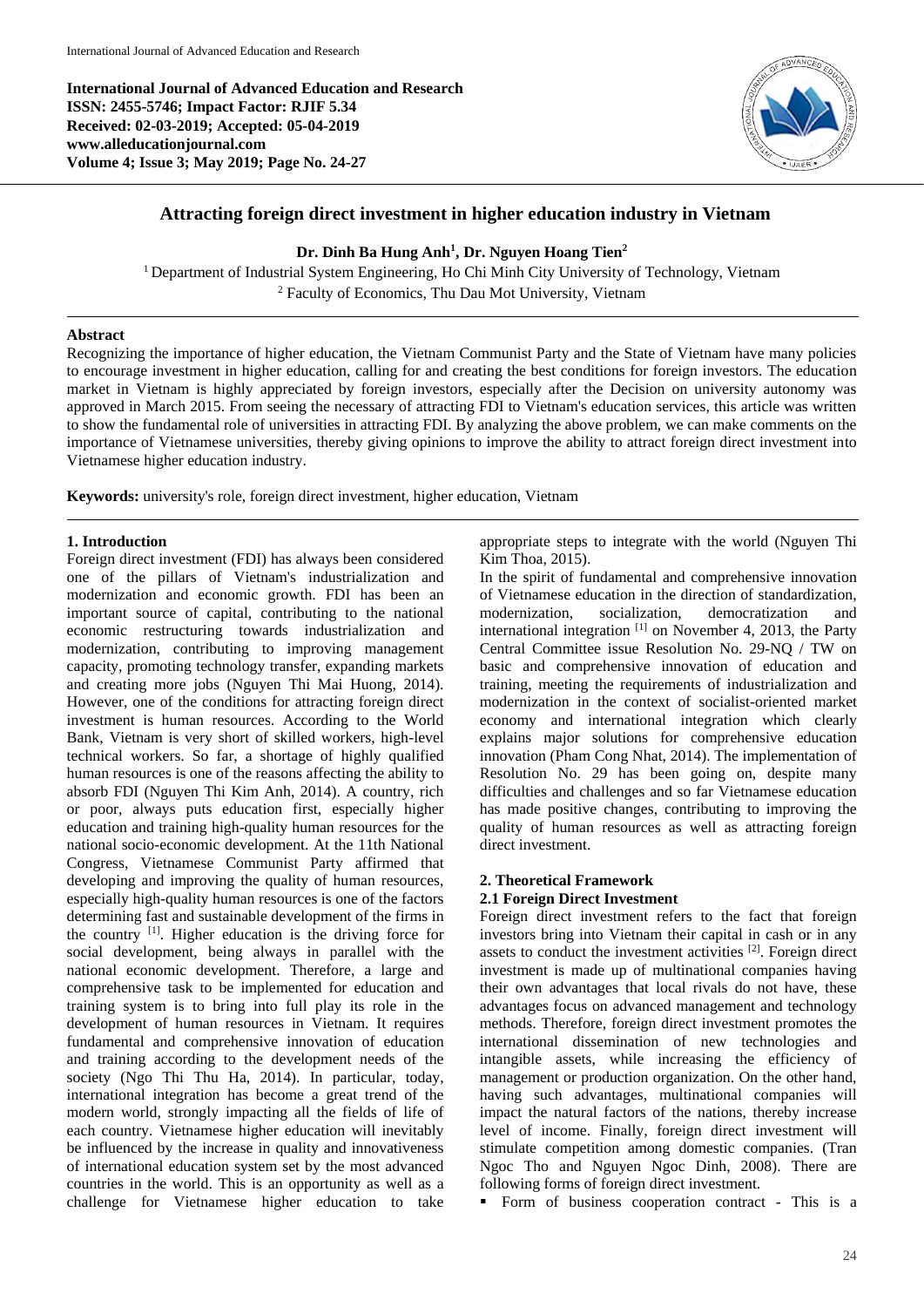document signed between a foreign investor and a domestic investor (investment recipient) to conduct one or more production and business activities in the host country on the basis of regulations and distribution of achieved business results without establishing a company, enterprise or creating a new legal status. (Tran Ngoc Tho and Nguyen Ngoc Dinh, 2008).

- Form of company or joint venture enterprise The enterprise or joint venture is established between a party that is a member of the investment recipient country and a party who is an investor in another country participating. A joint venture enterprise may consist of two or more parties to a joint venture.
- Form of company or enterprise with 100% foreign capital - This is the form of companies wholly owned by foreign individuals or organizations and by the foreign party to establish itself, self-manage and take full responsibility for the business results (Tran Ngoc Tho and Nguyen Ngoc Dinh, 2008). It could be established in the form of a limited liability company that hasg legal status under Vietnamese law<sup>[3]</sup>.
- Other forms Investment in export processing zones, special economic zones, within construction - operation transfer (B.T.O) projects are often facilitated by developing countries' governments to implement economic infrastructure upgradation (Nguyen Cong Van, 2016).

## **2.2 Advantagesfrom attracting Foreign DirectInvestment**

Supplementing domestic capital - In the arguments about economic growth, this factor is always one of the first mentioned factors. When an economy wants to grow faster, it needs more capital. If domestic capital is not enough, the economy will need foreign capital, including FDI. (Tran Ngoc Tho, Nguyen Ngoc Dinh, 2008).

Acquiring management technology and know-how - In some cases, capital for growth, though lacking, can be mobilized somewhat by austerity policy. However, management technology and know-how cannot be obtained by that policy. Attracting FDI from multinational companies will give a country the opportunity to acquire new technology and business management know-how that these companies have accumulated and developed over the years and with large expenses. However, the dissemination of such technologies and management skills to the whole country to attract investment depends very much on the country's ability to absorb them.

Join the global production network - When attracting FDI from multinational companies, not only multinational companies, but also other domestic enterprises that have business relations with that them will participate too in the regional division of labor. Therefore, the country attracting investment will have the opportunity to participate in the global production network to facilitate export and increase trade with many countries in the region and the world. (Tran Ngoc Tho and Nguyen Ngoc Dinh, 2008)

Increasing the number of jobs and training workers - Because one of the purposes of FDI is to exploit the conditions for achieving low production costs, foreigninvested enterprises will hire many local workers. The income of an given part of the local population will contribute positively to the local economic growth. In the hiring process, vocational skills training, which in many cases is new and progressive in developing countries

attracting FDI, will be provided by the enterprise. This creates a skilled workforce for the country attracting FDI. Not only ordinary workers, but also local experts have the opportunity to work and be professionally trained in foreign-invested enterprises.

Big budget revenue - For many developing countries, or for many localities, taxes paid by foreign-invested enterprises are an important source of state budget revenue up to 50 percent of domestic revenues in the some localities.

## **2.3 The role of education insocio-economic and human resource development**

**The position of education for socio-economic development** In social life, education in general and higher education in particular is an important area for all nations in each of their stage. In the trend of knowledge development today, higher education is considered a policy, a leading important measure for economic development in many countries around the world and Vietnam is not an exception. Education and training is not only a goal but also a driving force for economic development. The origin of development and prosperity is not only based on natural resources, but most importantly on human creativity. Thanks to education, people have intellectual ability, knowledgeable and professional abilities. Higher education aims to promote the endogenous capacity to shorten the distance to the national industrialization and modernization. Most countries in the world place education at the forefront of national socioeconomic development priorities (Nguyen Thi Quynh Nhu, 2007). According to Article 5, Vietnam's constitution, education and training is the first national policy, the cause of the State and the entire people.

# **The role of education in human resource development**

Today, in the context of the scientific and technological revolution, the rate of muscle labor is declining, intellectual labor is increasing. Comparative advantage based on the number of workers and cheap labor costs is declining and moving towards the rate of high quality human resources. Therefore, the quality of human resources is becoming the most decisive factor for increasing competitive advantage as well as the rapid and sustainable development of each nation. In Vietnam, Party (Vietnam Communist Party) is also consistent with the viewpoint affirming that human resources are precious and play a decisive role, especially for Vietnam, when financial and material resources are still limited <sup>[4]</sup>. However, in order to develop high quality human resources to meet the increasing demands of industrialization and modernization, we need synchronous solutions for education and training, for health care to improve the population quality, the living environment, to boost job creation and organization of labor force exploitation, cultural development to create working motivation in people.

Not only in the current stage, but the contemporary Marxist-Leninists theory have placed education at the center of the cause of building socialism. In the book "Discussing cooperation regime", V.I. Lenin wrote that fundamental change is done when do not focus our efforts on the political struggle, on the revolution idea, on gaining government control by the Party but instead to focus of our work and efforts on education (Lenin, 1987). He also explained why education is so important and the development of education and training is the top national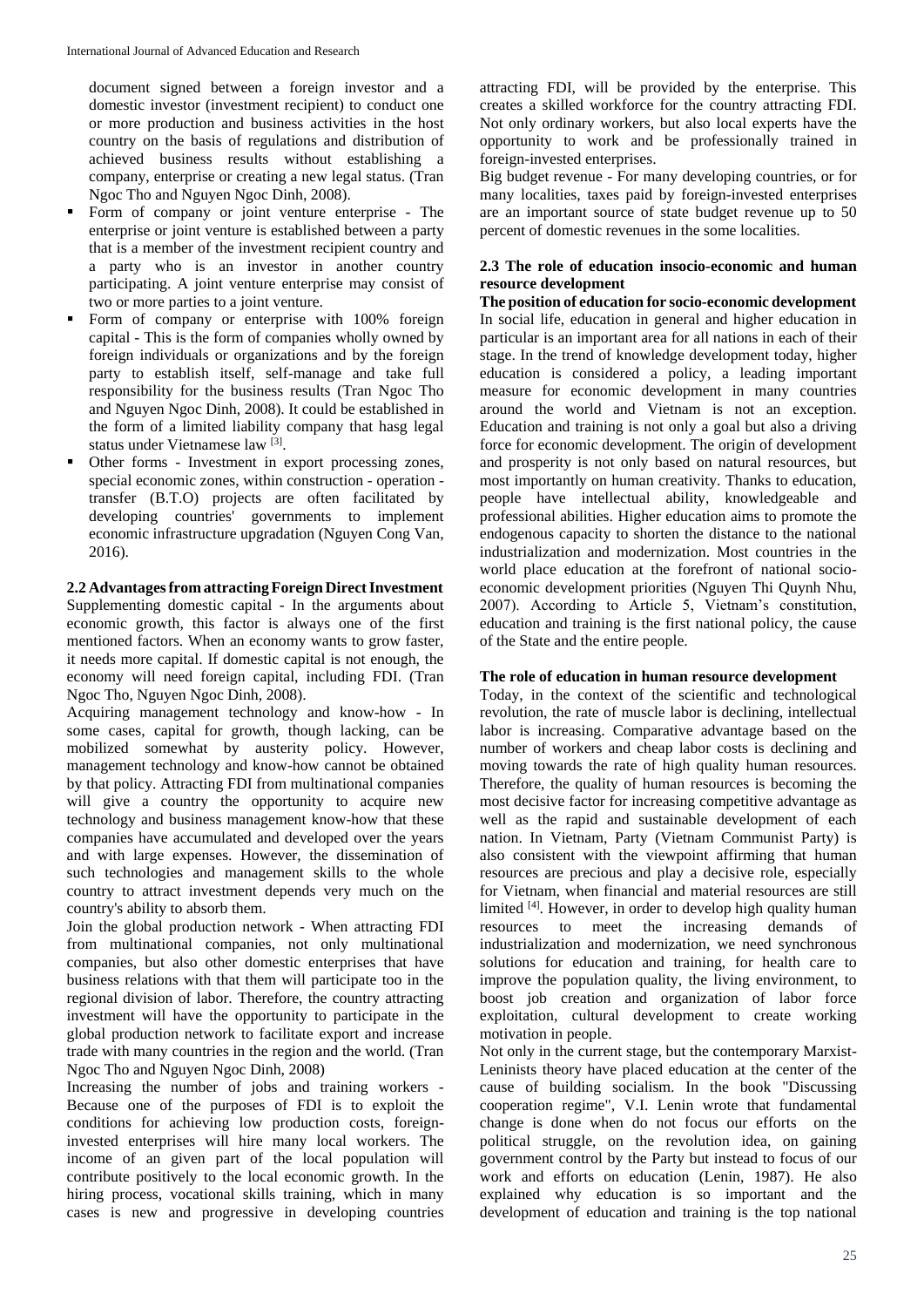policy as they have a mission to improve people's intellectual standards, develop human resources, foster talents and make an important contribution to the national development <sup>[5]</sup>. Human resource development can be understood as the overall forms, methods, policies and measures to create the growth in quantity and quality of human resources. At the same time, we need to improve the management staff efficiency so that this resource can better meet the national goal of sustainable development. From the content of such human resource development policy and guidelines, we can see that the role of education in human resource development is in fact increasing the quality of human resources and ensuring the right quantity structure to work in each industry and field of the economy.

The reason that education plays an important role in human resource development is because the object of education is the working people and the goal is to equip necessary competencies and capabilities for people participating in economic life of the society. Education impacts people as the subject of social activities to transform them in terms of increasing physical and mental strength, their ability to participate in socio-economic activities. Education contributes to the improvement of the educational level, scientific and technical level, processing technology, management organization and practical operation capacity of employees. Thus, education reproduces the capacity of human activities, promoting social development. Education is not only the main method to preserve, disseminate, exchange and develop culture and science, but also creates human resources for the purpose of labor re-production. Therefore, today, people conceive that education is not only a social welfare to improve spiritual life, but also a part of the cultural revolution and ideology, holding a fundamental position and a decisive role for socio-economic development, to provide manpower for all sectors of national economy.

### **3. Research Methodology**

Research methods used in the article include data collection methods and data analysis methods. Methods of data collection including documents and secondary data which are mainly synthesized from the published studies in books, newspapers, magazines and official websites of related ministries and branches. Methods of data analysis include:

- Descriptive statistical analysis method the article uses descriptive statistical methods through the tools such as: relative number, absolute number to describe the situation of attracting, using FDI in the universities in Vietnam in the past time.
- Comparative statistical analysis method the comparative statistical method is used to compare the criteria of attracting capital of universities over the years.

#### **4. Research Results and Discussion**

### **4.1 Research results**

In 2000, only a modest number of projects were occupied, but it was the year with the largest investment capital in all years, because the projects were mainly large projects to establish University, language institute and centers. In general, the investment capital of projects over the years tends to increase, but in 2007 alone, there is a downward trend because Vietnam must implement WTO commitments on education services. The number and capital of projects

invested in education services generally tend to increase. On January 11, 2007, Vietnam officially joined the WTO as a result of the Party's and the State's correct guidelines in the trend of international economic integration. So far, 204 projects have been attracted with a total registered capital of 825.5 million USD, including 522.6 million USD of 100% foreign capital projects, 277.68 million USD of joint venture project, the rest is in the form of joint stock companies and business cooperation contracts. Particularly in 3 big cities, namely Ho Chi Minh City, Hanoi and Da Nang with a total investment of approximately 749.15 million USD in the field of education and training. Other localities such as Hai Phong, Ha Tay, Da Nang and Hai Duong also have 7 foreign-invested educational and training establishments with the capital of up to 1 million USD. In general, the average capital scale of projects ranges from 450 thousand to 600 thousand USD, a figure is still quite modest compared to other sectors. Currently there are foreigninvested universities and colleges, such as RMIT University, British University in Vietnam, and the international college Kent, College International Cetana PSB Intellis, American Pacific University (APU), Vietnam - Singapore Vocational College. About investment partners, Australia is the largest partner in foreign invested education and training. With 10 projects, including a project to establish RMIT Vietnam University with a total investment of over 37 million USD, Australia has demonstrated its role in establishing reputable educational institutions in Vietnam. Singapore is the country with the largest number of foreign investment projects in education and training in Vietnam (23 projects). However, the scale of these projects is relatively small, so the total registered capital is only is 3.4 million USD. The United States, Britain, South Korea and Japan also have many vocational training, foreign language and general education projects in Vietnam. In terms of investment forms, all projects are invested in the form of 100% foreign capital with the main training level being vocational training, language teaching, IT skills training. In addition, preschool education accounts for 9 projects with a total capital of nearly 17 million USD. Australia has invested 41.1 million USD in RMIT University projects in Vietnam, British University Vietnam (BUV) with a total investment of 70 million USD. Primary, secondary and high school education have a total of 4 projects with a total registered capital of nearly 12 million USD [6].

### **4.2 Discussion**

Welcoming FDI streams into education also means that domestic education faces fierce competition. It is this competition that forces domestic education to have certain changes in order not to lag behind; to reform the entire way of teaching foreign languages in schools. In order to be confident in competing with foreign partners, one of the must-do requirements is to internationalize the teaching staff, increase the contingent of human resources from abroad not only in teaching, but also in management. This is an opportunity to help upgrade the quality of teaching in Vietnam. There are not many investment projects, training facilities with FDI capital in recent years that brought about effective results. Most of the projects are from investors from United States, UK, Australia, countries with top quality education in the world, with a long development history. Qualifications of these countries are recognized and regarded as highest standards worldwide. Thus, the